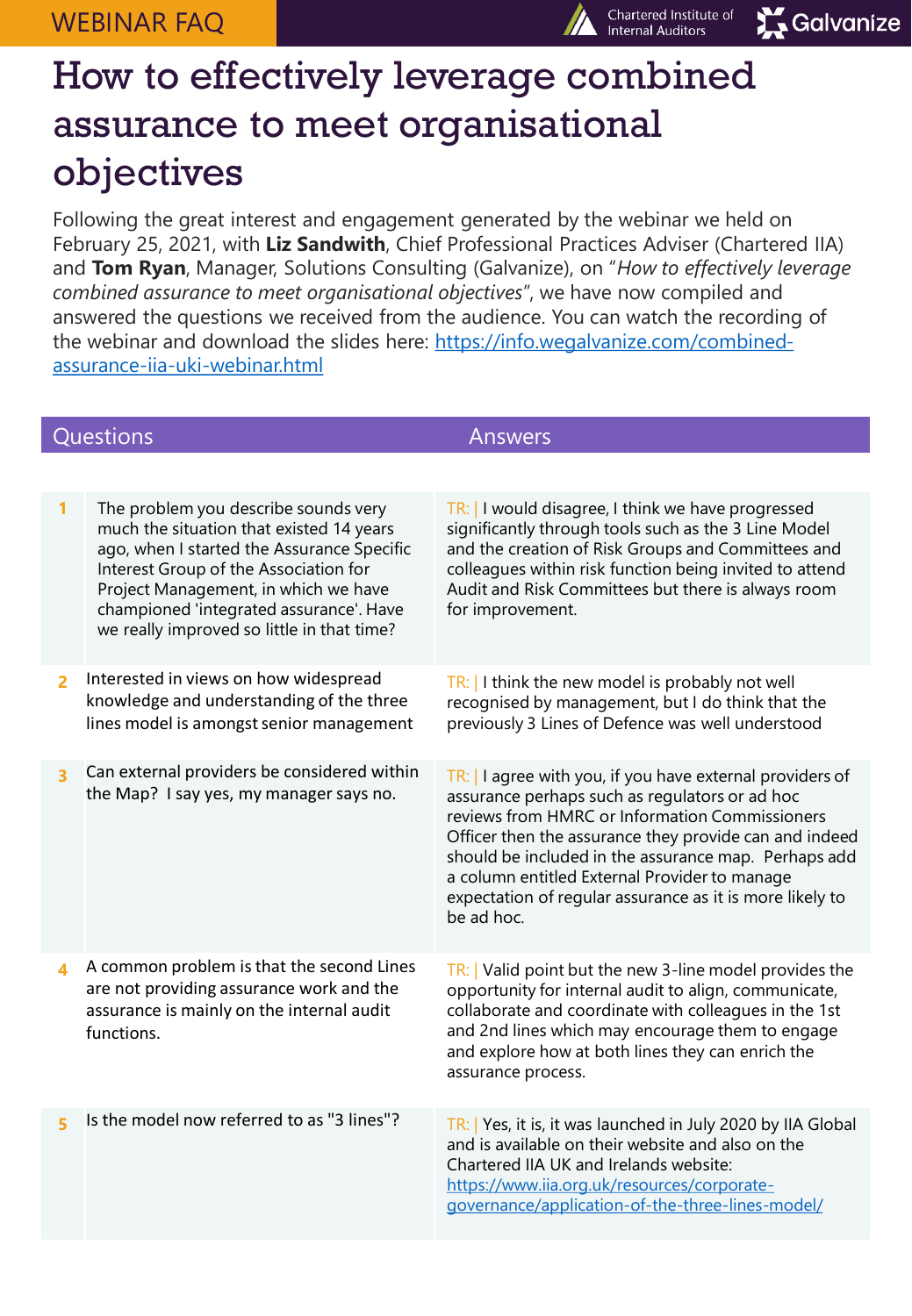## WEBINAR FAQ



Chartered Institute of **Internal Auditors** 

### **Questions Answers**

**6** Can you have more than one risk assurance map, driven by types of objectives? i.e., by functions / tasks / themes or does this make it more complicated? TR: | Hi Debbie, good question, absolutely you can, and you can also have tiers of assurance maps at different levels within your organisation **7** As well as driving internal audit planning and activity, do you see assurance mapping informing the annual opinion? TR: | Yes, good question using the assurance map to build and inform the internal audit planning activity should also link into those internal audits that will be key in terms of informing the annual opinion thus creating a closed circle with the assurance map and audit universe simultaneously at the heart of the structure. **8** If we have an assurance map for every process as in this example is that too detailed? I thought a 1-page high level assurance map would be more appropriate for the AC to go through? TR: | I have seen assurance maps at all levels similar to risk registers so they may be an overarching assurance map which would be one page and would be provided to the audit committee and perhaps the board and then assurance maps at directorate or even functional level. Need to ask the question what is the purpose and not create assurance maps for the sake of creating them they must add value and be an integral tool in the assurance provision. **9** What is the best place for me to find the proposed audit changes in UK? I have heard about a UK SOX type proposal. But I have become somewhat removed from UK activity, having worked in a US environment for the past 7+ years. . TR: | The Chartered Institute of Internal Auditors website https://www.iia.org.uk/ has a lot of current relevant information, alternatively the firms' websites are really helpful as is the UK Government website **10** Historically a barrier to an assurance map has been the need for IA to remain independent. what guidance is there around how IA can collaborate more but maintain the independence which was a factor in the financial crisis resulting in the 3 lines model? TR: | Internal audit can always, as we have done for other topics e.g., risk management, be the innovative leader in creating an assurance map but also may be clear to the organisation that internal audit doesn't own the assurance map and will work with management and risk colleagues to develop and

strengthen the map over time. That way, in my opinion works best although I am also familiar with the Risk Team creating and owning the assurance map and even sometime internal audit will create an assurance map that they will use to create the internal audit plans and also inform the annual internal audit opinion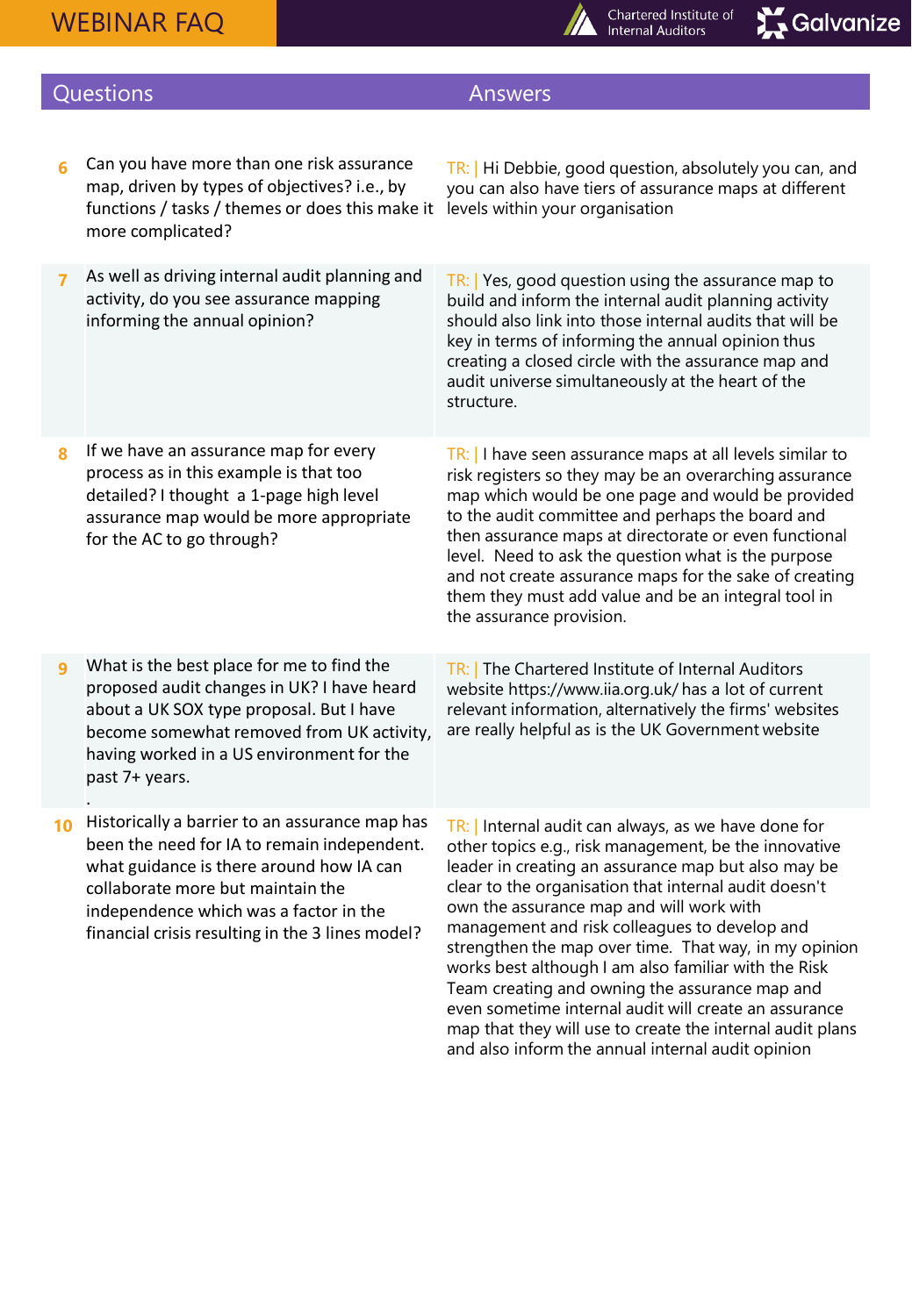

Chartered Institute of **Internal Auditors** 

### Questions **Answers**

.

**11** Can you see difference in pulling together an assurance map before and during COVID-19 time? What do you think what the proportion of creating and maintaining the assurance map is in terms of resource requirement from Internal Audit (%)?

**12** I have one question reworking with Risk Management to provide combined assurance. If the RM framework and ways of working are still not mature, does it make sense to implement a combined assurance approach?

 $TR: A$  difficult question, is the merit in creating an assurance map whilst still in a pandemic scenario, absolutely it will prove invaluable as we move forward into what is going to be a perfect storm as the challenges and risk continue to escalate. In terms of time, I am not able to answer that, but I would say it is time well spent.

TR: | Yes it does because by working together to develop the combined assurance approach the maturity of the risk management framework and ways of working will be developed by the very nature of the approach, the discussions held with management and the sharing of thoughts and ideas.

TR: | The Chartered Institute of Internal Auditors website<https://www.iia.org.uk/> has a lot of current relevant information, alternatively the firms' websites are really helpful as is the UK Government website

- **13** What is the best place for me to find the proposed audit changes in UK? I have heard about a UK SOX type proposal.
- **14** Do you see assurance maps driving improvement in 1st and 2nd lines assurance? e.g., with the introduction of enhanced data analytics for example?

TR: | Great question, yes, I absolutely do the link between 1st and 2nd lines has often been a little grey the new 3 lines model and assurance mapping provides enhanced clarity around roles and responsibility which when combined with tolls such as data analytics can only enhance the assurance internal audit provides to senior stakeholders and the audit committee.

In the organisation I work, there are clear lines of demarcation, but also complimentary activities between the 3 Lines of Defence. Perhaps because of that, I do not see how the new 3 Lines differ that much. I like the example you gave of the Assurance Map, the Single Reporting View and the Executive Oversight, I thought they were really good.

TR: | Thank you for sharing your thoughts, I agree if there are clear lines of demarcation and complementary activities between the 3 lines then as I mentioned you have already embraced - alignment, collaboration, coordination and communication.

**16** To have an effective combined assurance plan, are we assuming that the 1st and 2nd line assurance is effective. Therefore, are we placing reliance to some degree on the assurance from 1st and 2nd line.

TR: We should place some level of reliance on the assurance provided by the 1st and 2nd lines but only after we have satisfied ourself as to the rigour of their processes. So, I would absolutely expect the 3rd line (internal audit) to review the assurance being provided, what evidence have they used to support the assurance and how have they gone about gathering or creating perhaps through testing that evidence.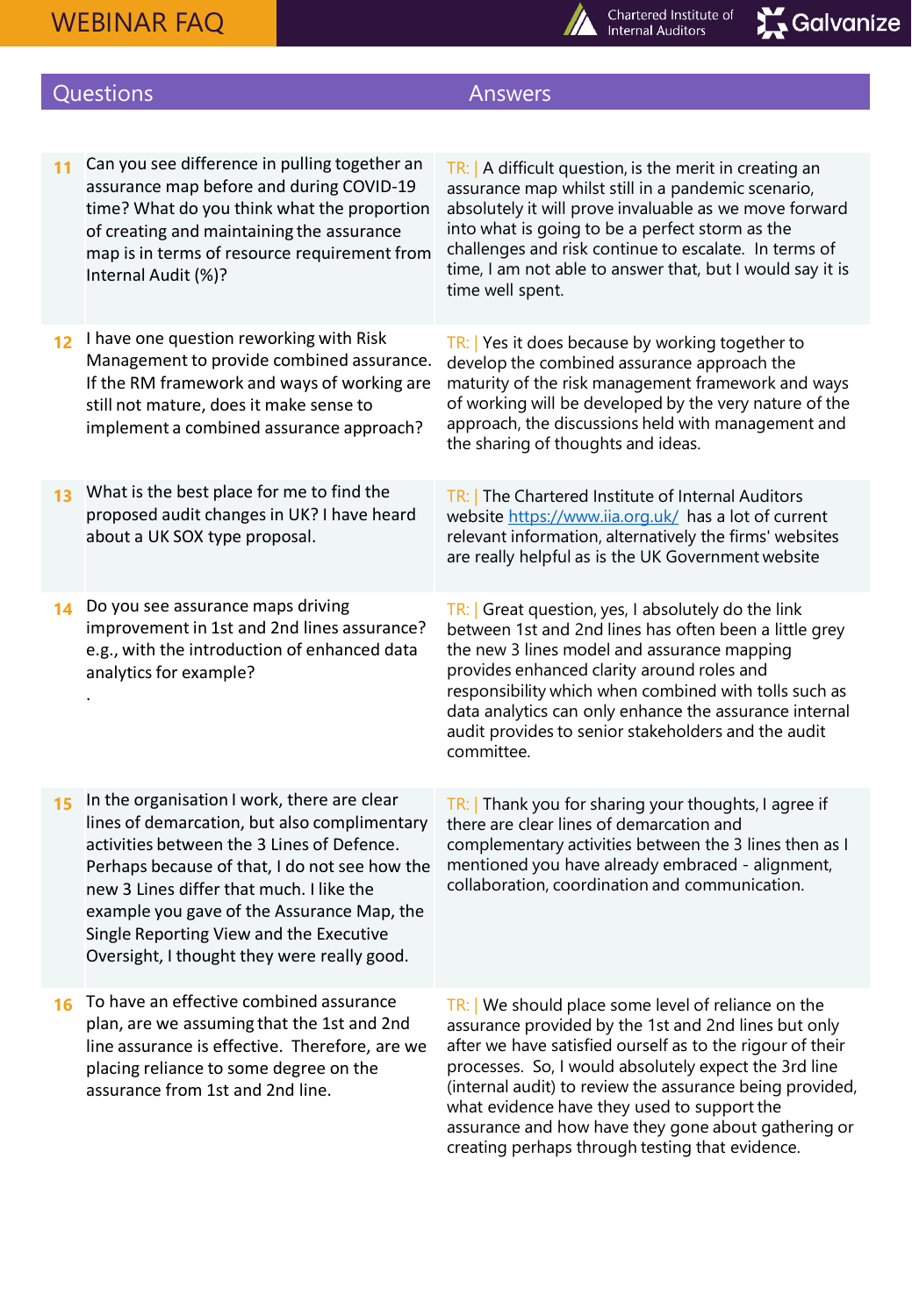

Chartered Institute of<br>Internal Auditors

the organisation even if they have sector knowledge.

## Questions Answers

| 17 | Does 2nd line assurance have to be someone<br>in a compliance role, or can it be someone<br>that's a more senior manager responsible for<br>key controls?                                                                                               | TR:   Either option may work but the senior manager<br>would need to understand the legislative and<br>regulatory compliance issues so that the assurance<br>they provided had credibility                                                                                                                                                                                                                                                                                                               |
|----|---------------------------------------------------------------------------------------------------------------------------------------------------------------------------------------------------------------------------------------------------------|----------------------------------------------------------------------------------------------------------------------------------------------------------------------------------------------------------------------------------------------------------------------------------------------------------------------------------------------------------------------------------------------------------------------------------------------------------------------------------------------------------|
| 18 | Can you advise who should be driving the<br>assurance map? We (as Internal Audit) have<br>compiled a very high-level map against the<br>Corporate Risk Register - replicating this for<br>business processes would need management<br>to take the lead. | TR: The Chartered Institute of Internal Auditors<br>website https://www.iia.org.uk/ has a lot of current<br>relevant information, alternatively the firms' websites<br>are really helpful as is the UK Government website                                                                                                                                                                                                                                                                                |
| 19 | Should we be considering the quality of the<br>other assurance providers. Can we rely upon<br>them? Does this affect the assurance map?                                                                                                                 | $TR:$ We should place some level of reliance on the<br>assurance provided by the 1st and 2nd lines but only<br>after we have satisfied ourself as to the rigour of their<br>processes. So, I would absolutely expect the 3rd line<br>(internal audit) to review the assurance being provided,<br>what evidence have they used to support the<br>assurance and how have they gone about gathering or<br>creating perhaps through testing that evidence.                                                   |
| 20 | Can / how would you add in where the<br>direction and speed of travel of risk and<br>management of the risk is heading i.e., the<br>vector and velocity?                                                                                                | TR:   "There are two approachs:1. Real time risk velocity<br>reporting - a good platform will be able to construct a<br>time series report. This means that the data is available<br>to show how a risk assessment has changed over<br>time.2. Assessment factors - many customers add a<br>vector and/or velocity rating into their risk assessment.<br>This rating will factor into the inherent rating of a risk.<br>It is also possible to then sort and report on the<br>velocity ratings overall." |
| 21 | Should IA be copied into all reports by Health<br>& Safety, Cybersecurity tests as a matter of<br>course to gather assurance rating for all parts<br>of the organisation or only as significant<br>issues occur?                                        | $TR:$ It is common practice for internal audit to be<br>included in reviews undertaken elsewhere in the<br>business including the outcome from a H&S Audit<br>either undertaken internally or as part of a H&SE audit.                                                                                                                                                                                                                                                                                   |
| 22 | Do organisations as a rule seek external<br>expertise to introduce this process over doing<br>it in house                                                                                                                                               | $TR:$ Experience would suggest that it is common<br>practice to built the assurance map in-house because<br>there is the knowledge and experience in-house to<br>understand how the business functions. An external<br>3rd party would take time to build their knowledge of                                                                                                                                                                                                                             |